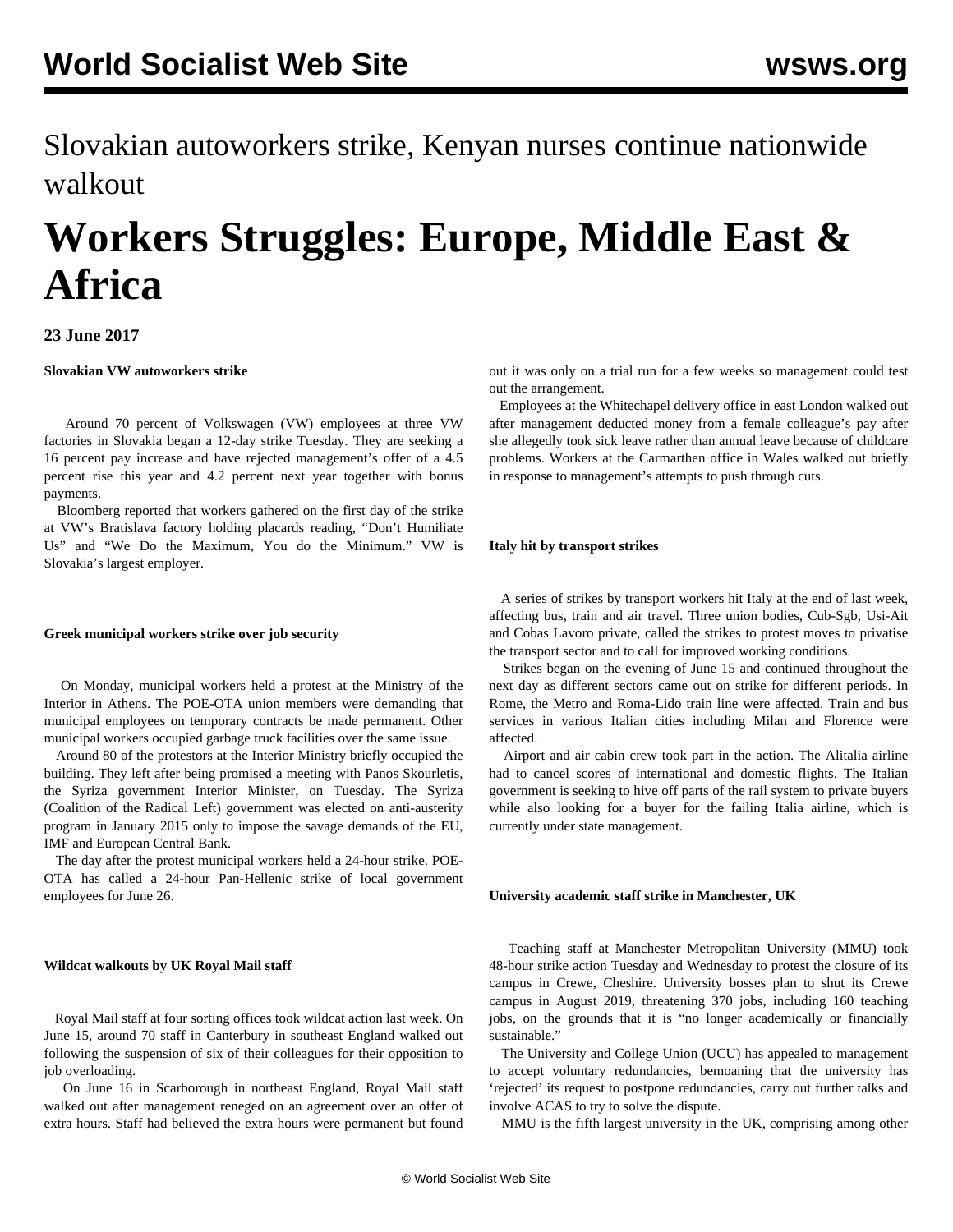faculties the famous Manchester school of Art. Half of its teaching staff are on zero hours contracts.

## **London teachers strike against plans to turn their schools into academies**

 National Union of Teacher (NUT) members at Drayton Green primary school held a two-day strike beginning Tuesday. NUT members at Dormers Wells High School began a three-day strike the same day. Both west London schools are being made into academies, which are government-funded but privately run institutions, akin to charter schools in the US.

#### **British Airway's air cabin crew to strike**

 More than 1,000 cabin crew working for British Airway's (BA) mixed fleet are to hold a two-week strike beginning July 1. The members of the Unite union have carried out 26 days of strikes over poverty pay rates. The mixed fleet cabin crew are part of a two-tier wage scheme, which was introduced with the agreement of Unite.

 The stoppage had been called after BA refused to restore concessionary flights and bonuses to some staff who had taken part in strikes. The union called off a four-day strike due to have begun June 16 and agreed to talks under the auspices of the government reconciliation service. The talks resulted in no agreement, with management refusing to make concessions.

## **Walkout by French TV staff**

 Technicians and journalists working for France 24, the international news and current affairs network based in Paris, walked out on June 15. The 120-plus staff, members of the CFTC union, staged at 24-hour strike and picketed the company's headquarters.

 They took the action after the company reneged on a 2015 agreement over so-called unsocial hours, i.e., working weekends and night shifts. Originally, the agreement had reduced the working day from 8 hours to 7 hours for those working unsocial hours over staff health concerns.

 However, France 24 began to pressure some individual staff to sign amended contracts negating the shorter working hours contract over unsocial hours. This led to the walkout by staff across the company.

## **Dutch rail staff strike**

 Rail staff, employed by state rail company NS at the central stations in The Hague and Zwolle, held a four-hour strike beginning Monday morning. Members of FNV Spoor were protesting plans by NS to break up the state company. The plans include outsourcing regional lines along with store and restaurant facilities. The workers were also demanding the assignment of two conductors on double decker trains.

#### **Spanish dockers strike continues**

 Spanish dockers are continuing to strike over deregulation. They are striking on alternate hours on Monday, Wednesday and Friday this week. The walkout affected the ports of Algeciras, Valencia, Bilbao, Seville and Santander.

 The CETM union called the strikes after talks with the port employers' body, Enesco, broke down. The Popular Party government at the behest of the European Union is forcing through the abolition of the SAGEPS dock labour scheme, which afforded dockers a degree of job security and relatively better wages.

 The union called off previous planned strikes, and the current action was only called over disagreements over the number of jobs to be cut and the amount in wage reductions to be implemented. Further alternate hourly strikes are scheduled for June 26, 28 and 29 with further dates in July.

#### **Strike threat by Irish crane operators**

 Irish crane operators voted by a 93 percent majority on a 77 percent turnout for strike action. They are seeking a  $\epsilon$ 27 (US \$30) an hour pay rate.

 Previously members of the Services Industrial Professional and Technical Union (SIPTU), the crane operators recently switched to Unite after SIPTU refused to press their case. Around 90 percent of the more than 200 crane operators in the country are Unite members.

 The vote follows a mass "sick-in" earlier this month. Talks under the auspices of the Workplace Relations Commission were due to be held this week, but employers have been served a notification of the strike action, which could begin from June 27.

 Unite is already trying to row back from action, with Unite regional officer Tom Fitzgerald telling the Irish *Independent* newspaper, "If the employers engage with us there won't be strike action." The union made clear if the strike went ahead it would be limited to selective strike action.

#### **Turkish workers oppose victimizations**

 Some 25 workers at the German owned AKG Thermotechnik in Izmir have been dismissed after protesting low wages and poor conditions at the factory.

 The Birlesik Metal-Is union was granted a certificate to represent the majority of the workforce. Following the dismissal of eight workers, who are leaders of the union, other workers protested outside the factory and 17 of them held a sit-in but were removed by riot police and then dismissed.

## **Ukrainian rail workers protest/subhead]**

 Last week rail workers belonging to the Free Trade Union of Railway Workers of Ukraine held a protest demanding substantial pay increases. They gathered outside the offices of Ukrainian Railways and the protest continued overnight.